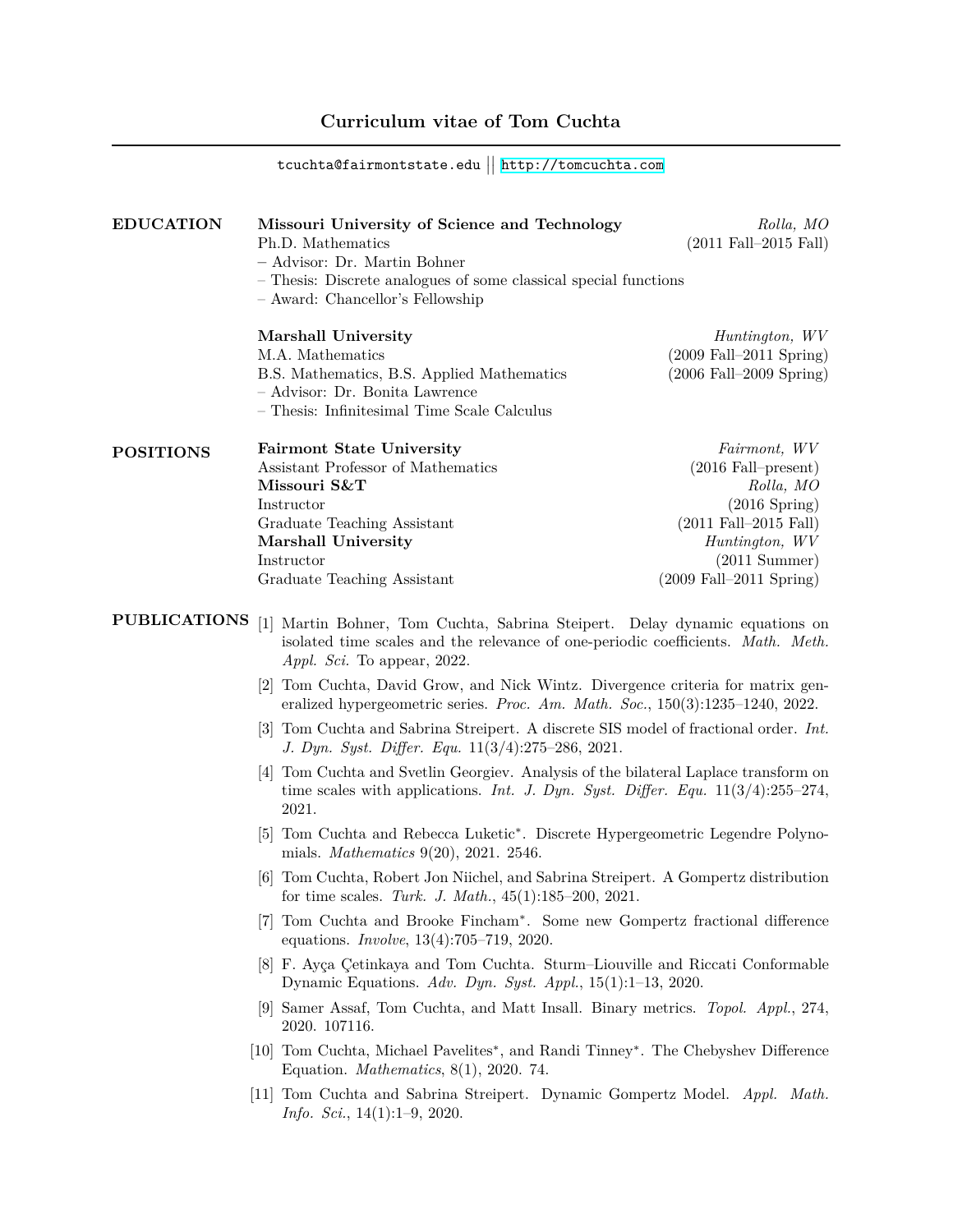- [12] Tom Cuchta, David Grow, and Nick Wintz. A dynamic matrix exponential via a matrix cylinder transformation. *J. Math. Anal. Appl.*, 479(1):733–751, 2019.
- [13] Tom Cuchta, et al. Human risk factors in cybersecurity. In *Proceedings of the 20th Annual SIG Conference on Information Technology Education, SIGITE 19*, pages 87–92, New York, NY, USA, 2019. ACM.
- [14] Martin Bohner and Tom Cuchta. The generalized hypergeometric difference equation. *Demonstr. Math.*, 51:62–75, 2018.
- [15] Martin Bohner and Tom Cuchta. The Bessel difference equation. *Proc. Am. Math. Soc.*, 145(4):1567–1580, 2017.
- [16] Abigail Bishop, Tom Cuchta, Kathryn Lokken, and Oliver Pechenik. The nilradical and non-nilradical graphs of commutative rings. *Int. J. Algebra*, 2(17- 20):981–994, 2008.
- [17] Tom Cuchta, Kathryn Lokken, and William Young. Zero-divisor graphs of localizations and modular rings. *Rose-Hulman Undergrad. Math. J.* 9(2), 2008. 3.
- (*∗ denotes undergraduate coauthors*)

- **GRANTS –** (*pending, 2022–2025* ) **Principal Investigator** NSF Research Experience for Undergraduates grant "*Discrete and Continuous Analysis in Appalachia*"
	- **–** (2022–*2028* ) **Senior Personnel** NSF S-STEM Track 1 Institutional Capacity Building grant "*Bridging the STEM Gap in Appalachia: Engaging with students to iteratively improve faculty practices in support of student success*"
	- **–** (2019 Apr) Fairmont State University Foundation Grant Award
	- **–** (2018 Nov–2019 May) **Principal Investigator** NASA Software Assurance Research Program grant "*Human Hazards in Cybersecurity*"
	- **–** (2017 Nov) Grant from NVIDIA Corporation for a GPU
	- **–** (2017 Aug–2018 Jul) TMC<sup>2</sup> Technologies Undergraduate machine learning training grant

#### **WV NASA Space Grant Consortium Awards**

- **–** (2021 Nov–*2022 Jul*) "*Periodic carrying capacity in Gompertz dynamic equations*"
- **–** (2021 Mar–2021 Jul) "*Multi-valued Matrix Logarithm and Matrix Inverse Trigonometric Functions on Time Scales*"
- **–** (2020 Nov–2021 Jul) "*Discrete Meijer G*"

#### **Student WV NASA Space Grant Consortium Awards Mentored**

- **–** (2021 Nov–*2022 Jul*) Jacob Branch "*Monodiffric extensions of discrete special functions*"
- **–** (2020 Nov–2021 Jul) Rebecca Luketic "*Discrete Legendre polynomials*"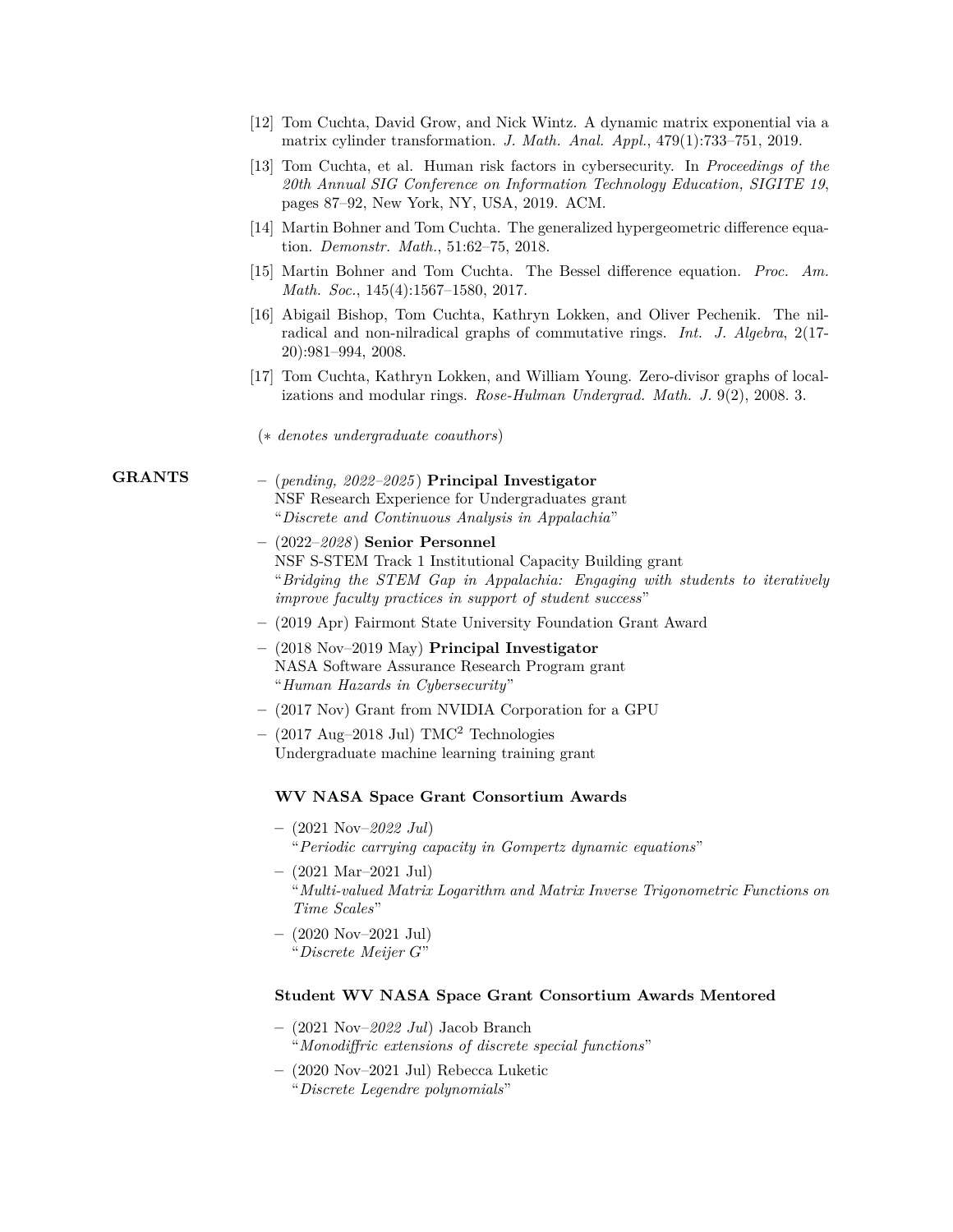- **–** (2020 Nov–2021 Jul) Dallas Freeman "*Discrete polylogarithm functions*"
- **–** (2019 Nov–2020 Jul) Brooke Fincham "*Discrete fractional population models*"

# **TEACHING EXPERIENCE & PROFESSIONAL DEVLOPMENT**

| $(2016 \text{ Fall}-2022 \text{ Spring})$<br>Fairmont State University |              |                        |                |
|------------------------------------------------------------------------|--------------|------------------------|----------------|
| Course                                                                 | $#$ sections | Course                 | $#$ sections   |
| Undergraduate Research                                                 | 6            | Real Analysis          | 3              |
| Complex Variables                                                      |              | Differential Equations | $\mathfrak{D}$ |
| Linear Algebra                                                         | 2            | Calculus 3             | 3              |
| Calculus 2                                                             | 6            | Mathematical Logic     | 5              |
| Calculus 1                                                             | 3            | Applied Calculus 2     |                |
| Intro to Programming                                                   | റ            | Trigonometry           | 9              |
| Applied Statistics                                                     | 3            | College Algebra        | $\overline{2}$ |
| Applied Tech Math I                                                    |              | Pre-College Algebra    |                |

| Missouri S&T<br>$(2011$ Fall-2016 Summer) |                |  |
|-------------------------------------------|----------------|--|
| Course                                    | $#$ sections   |  |
| Linear Algebra                            | 4              |  |
| Differential Equations                    | 1              |  |
| Calculus 3                                | 8              |  |
| Calculus 1                                | $\mathfrak{D}$ |  |
| "Problem Solving Workshop"                | $\overline{2}$ |  |
| "Hit the Ground Running"                  | 3              |  |

| Marshall University (2009 Fall-2011 Summer) |              |  |
|---------------------------------------------|--------------|--|
| Course                                      | $#$ sections |  |
| Trigonometry                                | 3            |  |
| College Algebra                             | 2            |  |
| Finite Math                                 |              |  |
| Basic Skills in Mathematics II              |              |  |

# **Section NExT teaching workshops attended**

| (2021 Sep)           | sustainability quantitative literacy course | Triadelphia, WV   |
|----------------------|---------------------------------------------|-------------------|
|                      | & teaching lower-level courses              |                   |
| $(2020 \text{ Sep})$ | resampling in basic stats                   | (virtual)         |
|                      | $&$ activity-based learning online          |                   |
| (2019 Sep)           | mastery based grading                       | Slippery Rock, PA |
| (2018 Sep)           | student issues and concerns                 | California, PA    |
|                      | & using the instructional practices guide   |                   |
| (2017 Sep)           | engagement and grading                      | Grove City, PA    |
| $(2017 \text{ Apr})$ | expository writing                          | Pittsburgh, PA    |
| $(2016 \text{ Oct})$ | teaching statistics                         | Wooster, OH       |
| $(2016 \text{ Sep})$ | teaching math to liberal arts majors        | Indiana, PA       |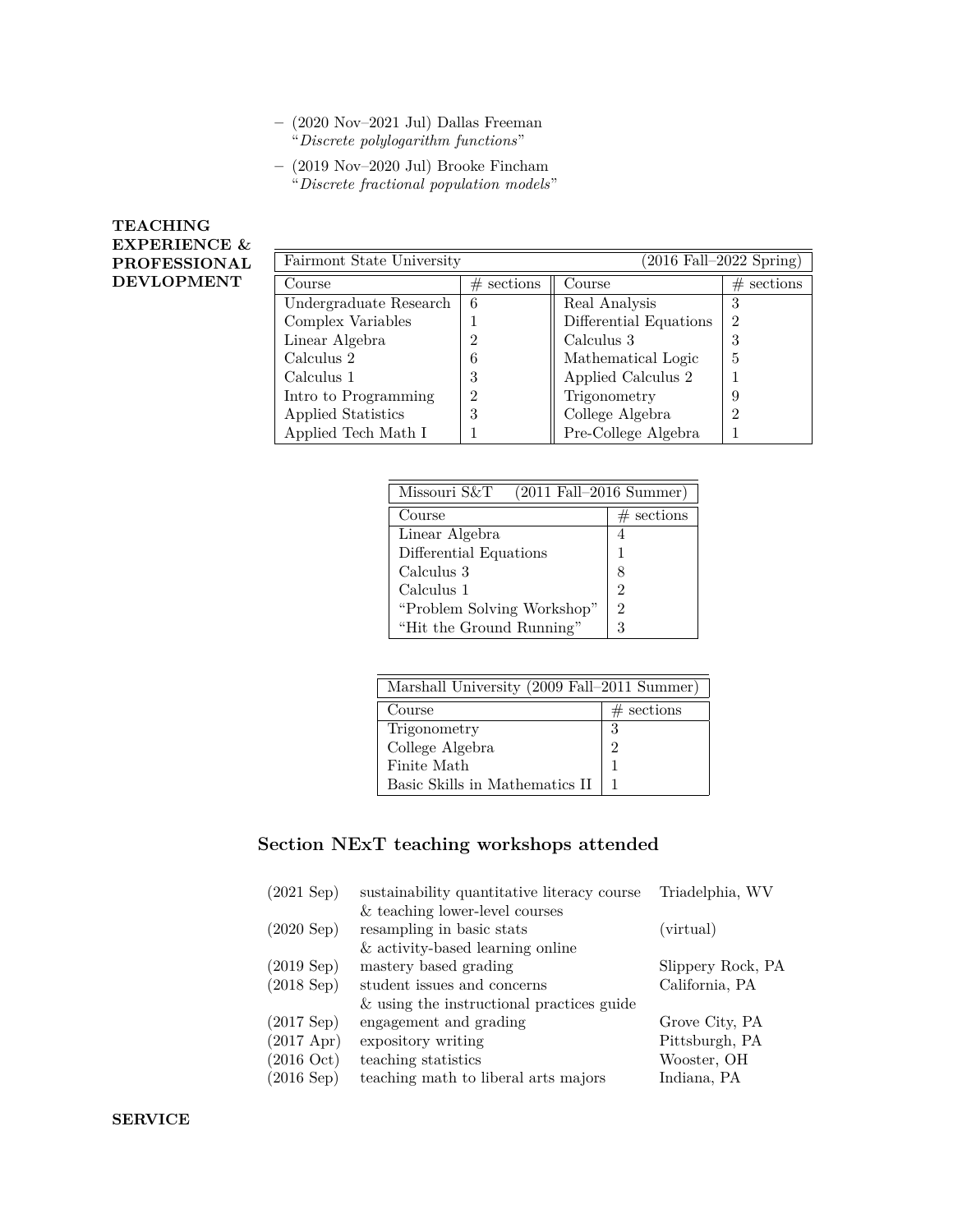# **To profession**

## **Peer Review**

- **–** (2022) 3 papers
- **–** (2021) 13 papers
- **–** (2020) 30 papers
- **–** (2019) 15 papers
- **–** (2018) 3 papers
- **–** (2017) 4 papers
- **–** (2016) 2 papers

# **Writer for** *Mathematical Reviews*

- **–** (2022) 1 review
- **–** (2021) 6 reviews
- **–** (2020) 6 reviews
- **–** (2019) 6 reviews

# **Reviewer for**

- **–** Advances in Continuous and Discrete Models: Theory and Applications
- **–** Advances in Difference Equations
- **–** Advances in the Theory of Nonlinear Analysis and its Application
- **–** AIMS Mathematics
- **–** Analysis: International Mathematical Journal of Analysis and its Applications
- **–** Axioms
- **–** Differential Equations and Dynamical Systems
- **–** Filomat
- **–** International Journal of Dynamical Systems and Differential Equations
- **–** Journal of Classical Analysis
- **–** Journal of Difference Equations and Applications
- **–** Journal of Fixed Point Theory and Applications
- **–** Journal of Inequalities and Special Functions
- **–** Journal of Mathematics and Computer Science
- **–** Journal of Mathematics and Statistics
- **–** Journal of Nonlinear Sciences and Applications
- **–** Journal of the Egyptian Mathematical Society
- **–** Malaysian Journal of Mathematical Sciences
- **–** Mathematical Biosciences and Engineering
- **–** Mathematical Population Studies
- **–** Mathematics
- **–** Nonlinear Dynamics and Systems Theory
- **–** Nonlinearity
- **–** Numerical Methods for Partial Differential Equations
- **–** Real Analysis Exchange
- **–** Symmetry
- **–** Turkish Journal of Mathematics
- **–** TWMS Journal of Applied and Engineering Mathematics

#### **To Mathematical Association of America**

- 1. (*2022 Apr*) *Host organizer of Spring 2022 Allegheny Mountain Section conference* (virtual)
- 2. (*2022 Spr*) *Nominating Committee (chair)*
- 3. (2021 Spring–present) Colloquium Committee (chair)
- 4. (2021, 2020 Springs) Nominating Committee
- 5. (2018 Apr–present) Allegheny Mountain Section Director of E-Communications
- 6. (2018 Spring) Allegheny Mountain Section 2018 Teaching Award Committee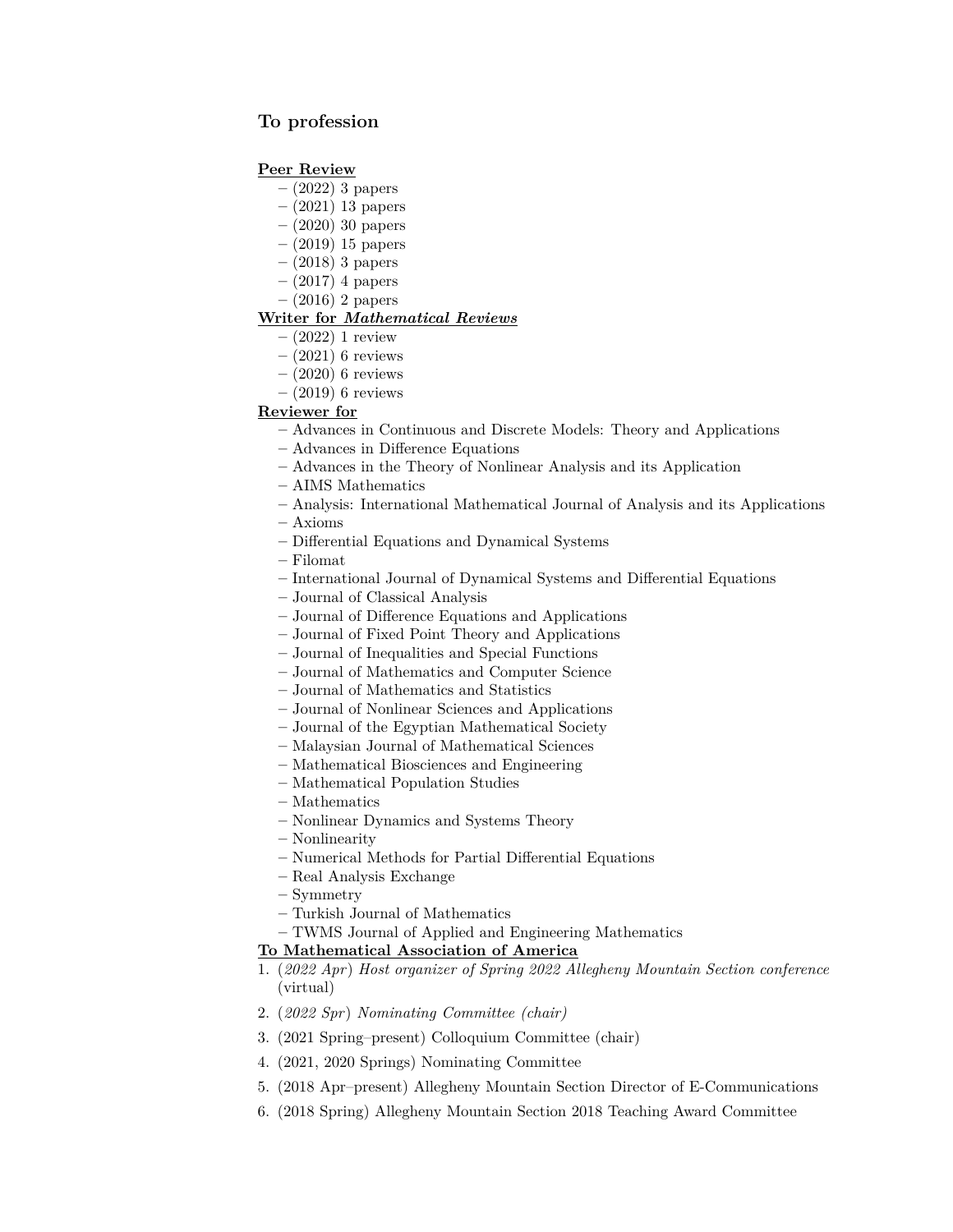#### **Other Service to Profession**

- Maintainer of an open source Python project on GitHub for time scale calculus <https://github.com/tomcuchta/timescalecalculus>
- **–** Maintainer of a [solutions manual](https://github.com/tomcuchta/rainvillesfsolutions) to Rainville's *Special Functions* <https://github.com/tomcuchta/rainvillesfsolutions>

#### **Owner and operator of***. . .*

- **–** Time Scale Wiki <http://timescalewiki.org>
- **–** Special Functions Wiki <http://specialfunctionswiki.org>
- **–** Hyperspace Wiki <http://hyperspacewiki.org>

# **To Fairmont State University**

#### **Undergraduate researchers mentored**

- **–** (2022) Zack Linger (domain colorings software)
- **–** (2022) Richard Williams (calculus of variations)
- **–** (2021–2022) Jacob Branch (monodiffric functions)
- **–** (2020–2021) Rebecca Luketic (discrete Legendre polynomials)
- **–** (2020–2021) Dallas Freeman (discrete polylogarithms)
- **–** (2019–2020) Brooke Fincham (discrete fractional Gompertz models)
- **–** (2019) Michael Pavelites (discrete Chebyshev polynomials)

# **NASA IV&V SARP grant** (2019)

**–** Kristina Daniels

- **–** Caleb Lutjens
- **–** Sydney Maibach
- **–** Ryan Stephenson
- **–** (2018–2019) Matthias Baur (timescalecalculus package)
- **–** (2018) Randi Tinney (discrete Chebyshev polynomials)

## **TMC**<sup>2</sup> **Technologies grant** (2017–2018)

- **–** Mattison Johnson
- **–** Dawn Sargent
- **–** Carl Wahler
- **–** Anna Westfall
- **–** (2017–2018) Zack Linger (zeta functions on time scales)
- **–** (2017) Treston Brown (discrete special functions)
- **–** (2016) Antonietta Bonanno (educational methods in geometry)

### **Wrote letters of recommendation for***. . .*

- **–** (2022) 1 individual
- **–** (2021) 7 individuals
- **–** (2020) 6 individuals
- **–** (2019) 9 individuals
- **–** (2018) 3 individuals
- **–** (2017) 1 individual

#### **Organized student trips**

- **–** (2020) Pi Mu Epsilon conference; Youngstown, OH
- **–** (2019) Marshall University differential analyzer; Huntington, WV Pi Mu Epsilon conference; Youngstown, OH
	- Miami University of Ohio Annual Conference; Oxford, OH
- **–** (2018) Allegheny Mountain MAA conference; Erie, PA Pi Mu Epsilon conference; Youngstown, OH
- **–** (2017) Ohio MAA conference; St. Clairsville, OH
- **–** (2017) Marshall University differential analyzer; Huntington, WV
- **–** (2017) Pi Mu Epsilon conference; Youngstown, OH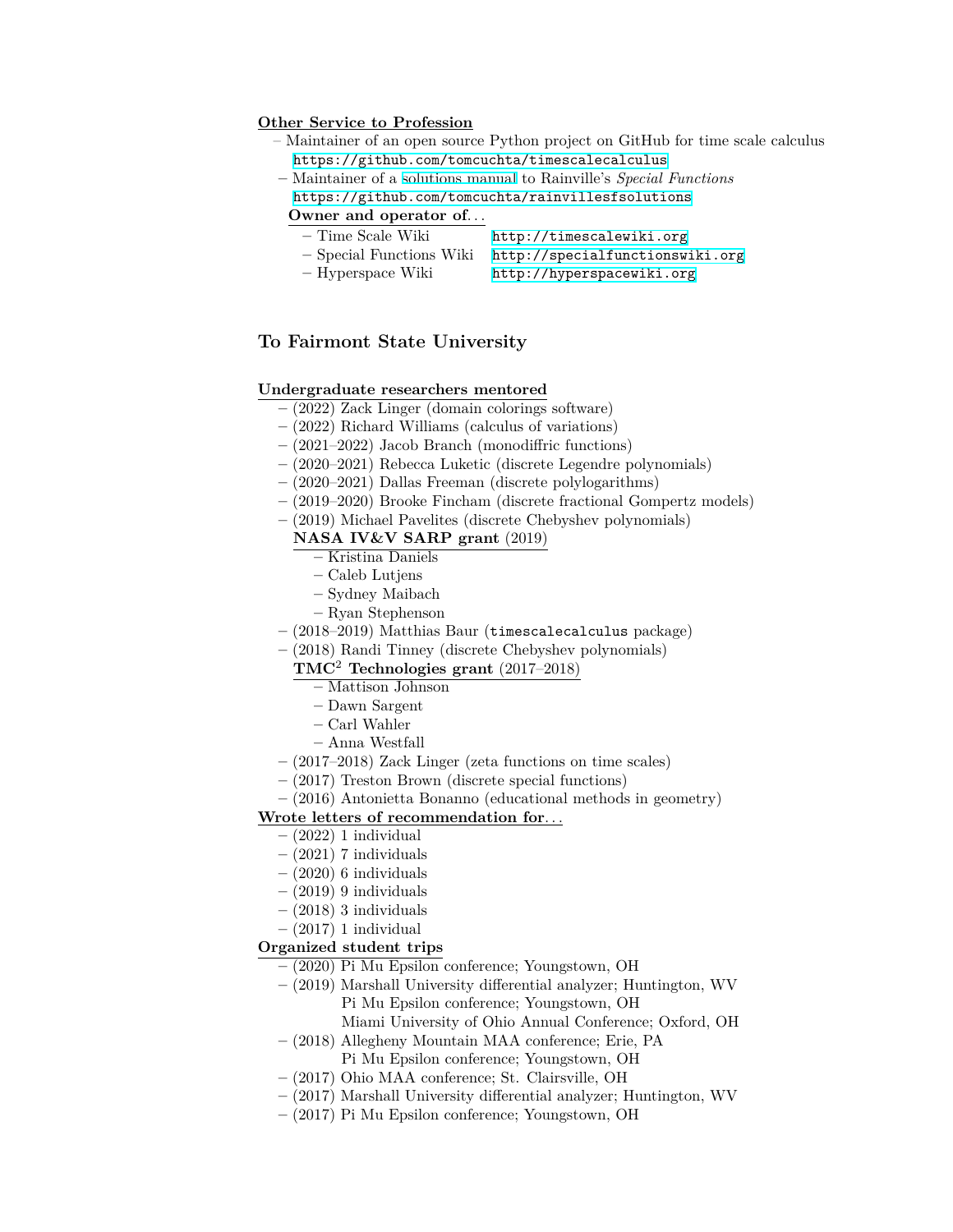# **Faculty Senate**

- **–** (2021, 2020 Springs) FS Committee on Committees (chair)
- **–** (2021 Spring) Executive Committee Provost Interviews and Faculty Forums
- **–** (Fall 2020–present) FS Bylaws Committee
- **–** (2019 Fall–2021 Spring) FS Executive Committee (Webmaster)
- **–** (2019, 2018 Springs) FS Committee on Committees (member)
- **–** (2018 Fall–2019 Spring) FS Executive Committee (at large member)
- **–** (2017 Spring–present) Senator for Dept. Comp. Sci. & Math.

# **Other Service**

- **–** (2021 Dec–*2022 Aug*) Host of Visiting Fulbright Scholar Alexander Lyapin
- **–** (2021 Fall–present) Honors Council
- **–** (2021 Spring) University website vendor procurement committee
- **–** (2020 Fall–present) Operator of the csmath.fairmontstate.edu server, providing WeBWork and RStudio for math classes
- **–** (2019 Spring–present) Creative Sustainability Council
- **–** (2018 Fall–present) Coordinator of calculus assessment
- **–** (2018 Fall–present) Technology Committee
- **–** (2017 Fall–present) Student Publications Board
- **–** (2018 Fall–2020 Spring) Institutional Review Board
- **–** (2017 Spring) Mathematics program advisory board committee
- **–** (2016–2019) Organized visiting lecturers for department seminars

# **CONFERENCES Research Conferences**

**TALKS**

**AND SEMINAR –** (*2022 Apr*) *Special Session on Analysis of and Recent Advances in Difference, Differential and Dynamic Equations with Applications, Joint Math Meetings; Seattle, WA (invited, virtual)*

- **–** (2021 Aug) Dynamic equations on time scales workshop, Mathematical conference centre; Bedlewo, Poland (**invited**, virtual)
- **–** (2021 Jul) International Conference on Difference Equations and Applications, University of Sarajevo; Sarajevo, Bosnia & Herzegovina (virtual)
- **–** (2020 Aug) Dynamic equations on time scales workshop, Mathematical conference centre; Bedlewo, Poland (**invited**, virtual)
- **–** (2020 May) 95th Annual WV Academy of Sciences Meeting; Fairmont, WV (**invited plenary speaker**) cancelled
- **–** (2019 Sep) Miami University 47th Annual Math Conference: Differential Equations and Dynamical Systems and their Applications; Oxford, OH
- **–** (2019 Jul) International Conference on Differential & Difference Equations and Applications; Lisbon, Portugal
- **–** (2019 Jun) Dynamic equations on time scales workshop, Mathematical conference centre; B¸edlewo, Poland (**invited plenary speaker**)
- **–** (2019 Jan) Joint Math Meetings; Baltimore, MD
- **–** (2018 Aug) International Workshop on Nonlinear Dynamical Systems and Functional Analysis, University of Brasília; Brasília, Brazil.
- **–** (2017 Jul) International Conference on Difference Equations and Applications, West University of Timişoara; Timişoara, Romania
- **–** (2014 May) Conference on Partial Differential Equations, Abbazia di Novacella; Neustift, Italy

# **MAA Conferences**

**–** (2021 Apr) Allegheny Mountain MAA Meeting; Edinboro, PA (virtual)